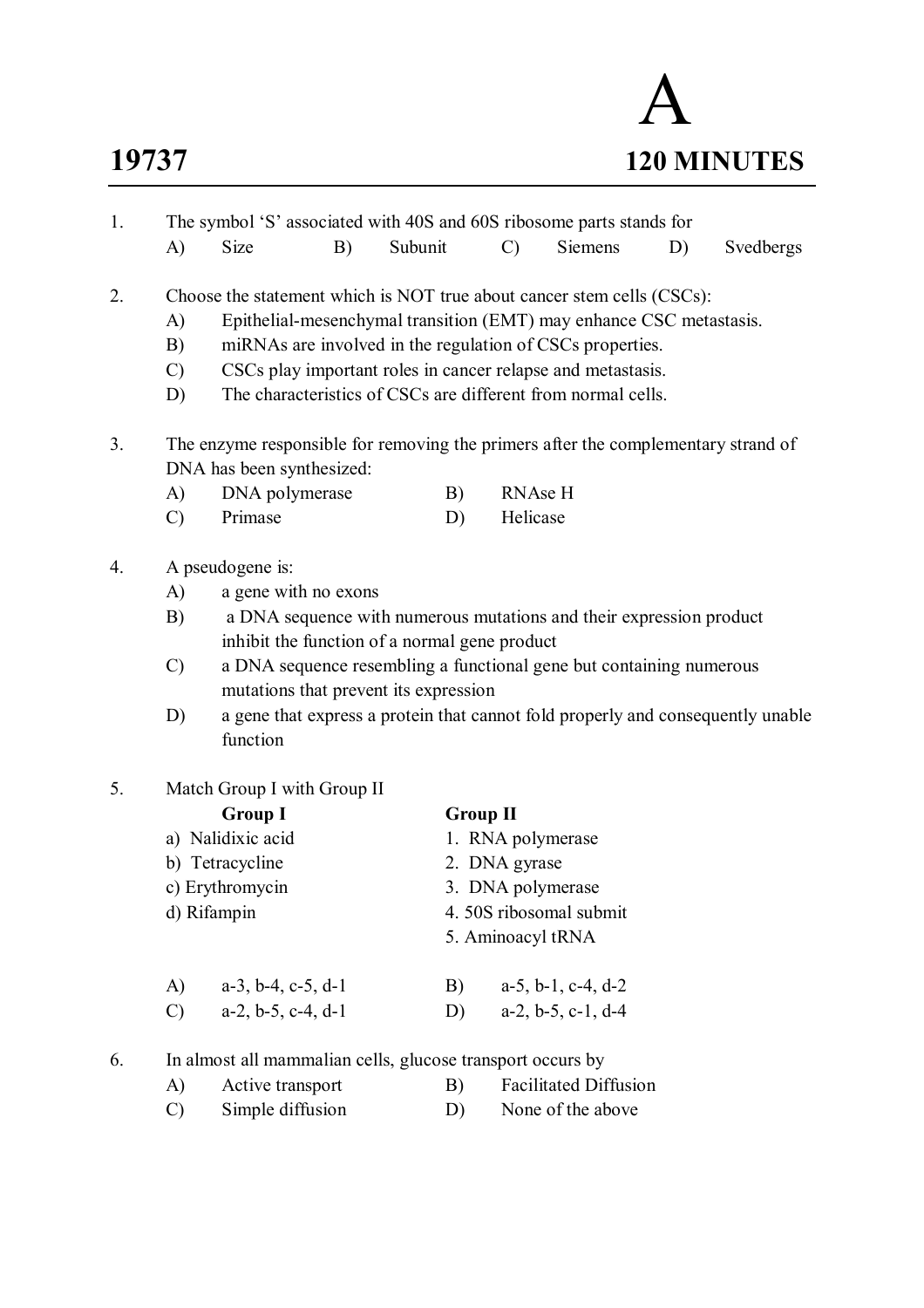- 7. A Phage stores its genetic information in single-stranded DNA. When DNA was extracted and analysed from this virus particles, 29 percent of bases were found to be Adenosine residues. What percentage of the bases in this DNA were Guanosine residues?
	- A) 21 B) 29
	- C) 50 D) cannot determine from this information
- 8. Which one of the following is known as Kornberg's enzyme?
	- A) DNA polymerase III B) DNA polymerase II
	- C) DNA polymerase I D) DNA polymerase V
- 9. The fluidity of a phospholipid membrane increases when the fatty acid:
	- A) Chain length increases and degree of unsaturation decreases
	- B) Chain length decreases and degree of unsaturation increases
	- C) Chain length decreases and degree of unsaturation decreases
	- D) Chain length increases and degree of unsaturation increases
- 10. A technique used to follow the movements of molecules in the membrane of living cells:
	- A) NGS B) SDS-PAGE C) FRAP D) X-ray Crystallography
- 11. The map generated by interrupted conjugation is marked off in units of
	- A) Frequency of mutation B) Average number of crossing over
	- C) Length of DNA transferred D) Time required for transfer
- 12. Choose the statements which is/are true?
	- 1. If two transposons in opposite orientation on the same chromosome pair and cross over, the segments between them will be inverted
	- 2. If two transposons in the same orientation on the same chromosome pair and cross over, the segments between them will be deleted
	- 3. If two transposons in opposite orientation on the same chromosome pair and cross over, the segments between them will be deleted
	- 4. If two transposons in the same orientation on the same chromosome pair and cross over, the segments between them will be inverted
	- A) 1&4 B) 1&2 C) 2 & 3 D) 1 only
- 13. In a randomly mating population, a gene P has three alleles, P1, P2, and P3 with frequencies 0.2, 0.3 and 0.5 respectively. The combined frequencies of all heterozygote in this population are:
	- A) 2 B) 1 C) 0.03 D) 0.62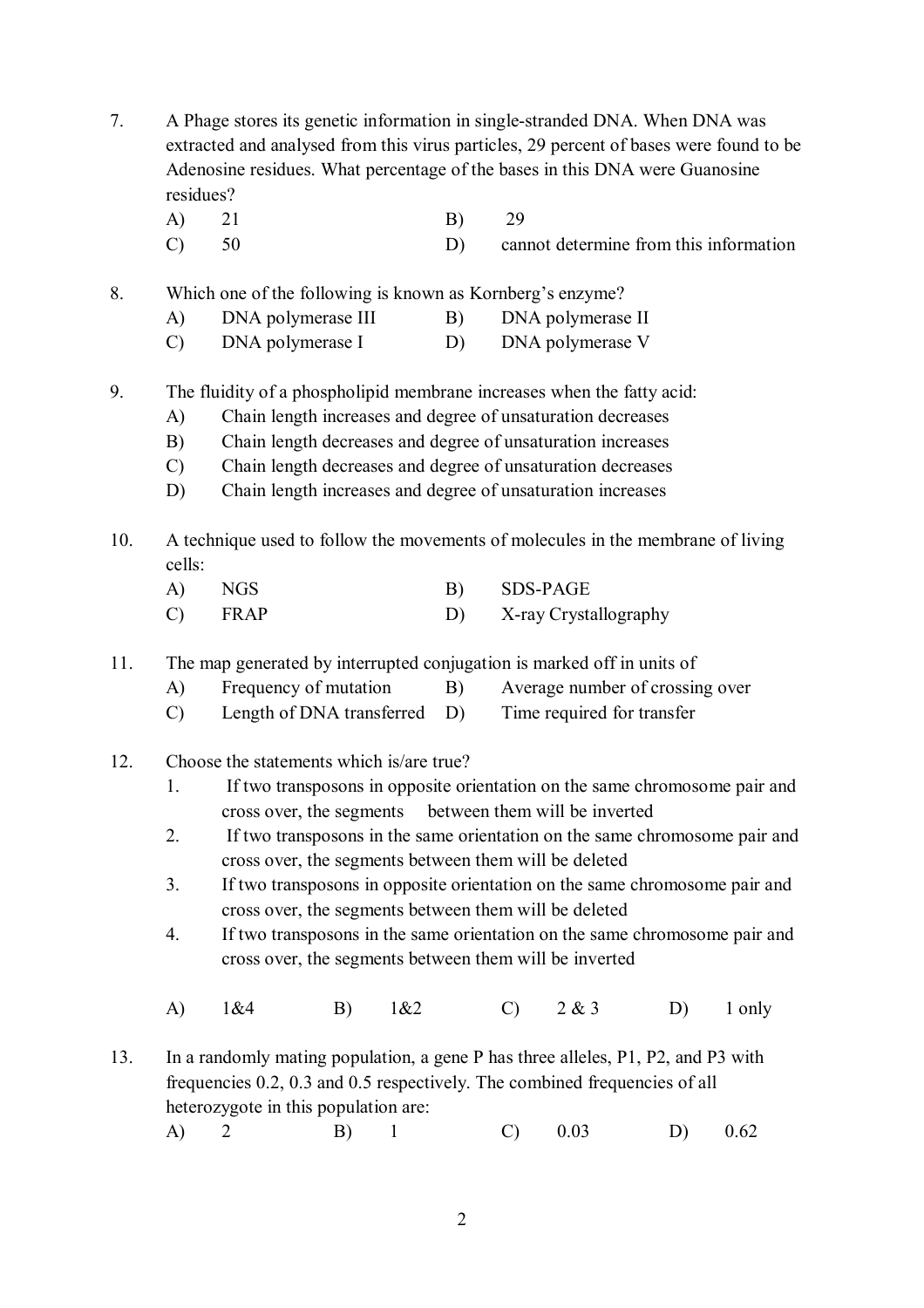- 14. Haemophilia is caused by X-linked recessive allele. In a particular population the frequency of males with Haemophilia is 1/5000. Calculate the expected frequency of females with Haemophilia:
	- A)  $0.0002$  B)  $(0.0002)^2$  C)  $0.0004$  D)  $0.0001$
- 15. Immediately after the synthesis of mRNA:
	- A) Methyl guanosine is added to 5' end and Poly (A) tail is added to 3' end of mRNA
	- B) Methyl guanosine is added to 3' end and Poly (A) tail is added to 5' end of mRNA
	- C) Methyl cytosine is added to 3' end and Poly (A) tail is added to 5' end of mRNA
	- D) None of the above reactions will happen
- 16. Choose the statements which is/are correct about protein glycosylation:
	- 1) The N-linked glycosylation begins in the ER and continues in the Golgi-complex
	- 2) The N-linked glycosylation takes place exclusively in the Golgi-complex
	- 3) The O-linked glycosylation begins in the ER and continues in the Golgi-complex
	- 4) The O-linked glycosylation takes place exclusively in the Golgi-complex
	- A) 1 only B) 2 & 3 C) 4 only D) 1 & 4

17. During cancer treatment hair loss is a common. The reason behind this is:

- 1) Skin is comparatively more vascularized than other tissues
- 2) The therapeutic agent is a keratin inhibitor
- 3) The therapeutic agent inhibits the proliferating cells in the hair
- 4) The therapeutic agent activates new hair formation

| A) Only 1 is correct          | Only 2 $\&$ 3 are correct |
|-------------------------------|---------------------------|
| $\text{C)}$ Only 3 is correct | Only 3 & 4 are correct    |

- 18. Slow-twitch (type I fibers) are thinner, with a denser capillary web, and appear red owing to the existence of a great amount of-----.
	- A) Myoglobin B) Haemoglobin C) Low glycogen levels D) High mitochondrial numbers
- 19. When freshly isolated intact mitochondria were incubated with ADP and inorganic phosphate neither the oxygen consumption nor the ATP synthesis could be detected. Addition of succinate resulted in increased oxygen consumption as well as ATP synthesis with time. Subsequent addition of cyanide to this system will result in which one of the following?
	- A) Both oxygen consumption and ATP synthesis are inhibited
	- B) Oxygen consumption continues but ATP synthesis is inhibited
	- C) Oxygen consumption is inhibited but ATP synthesis continues
	- D) Both oxygen consumption and ATP synthesis continue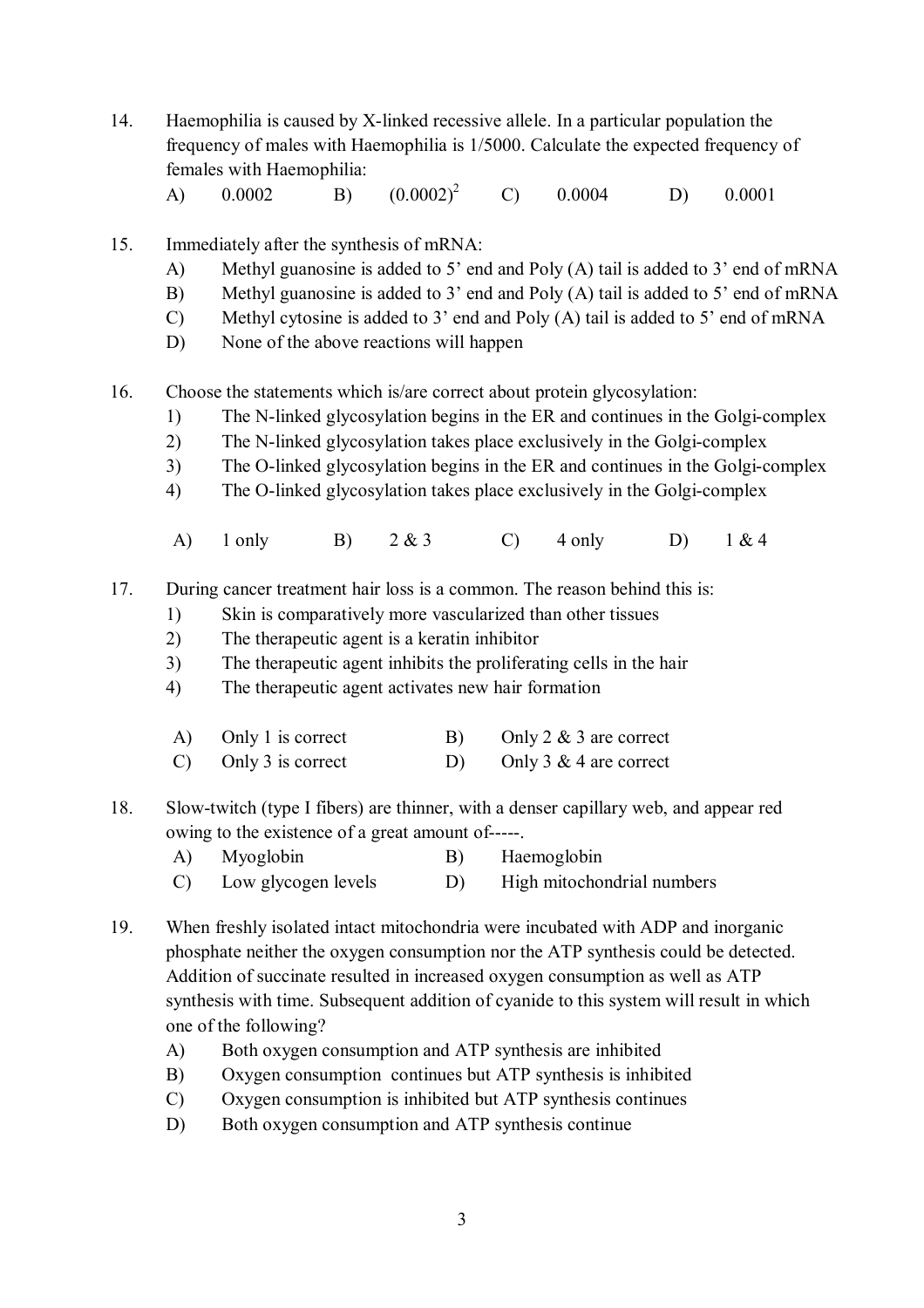| 20. | Saccharose is a synonym for------.                                                  |                                                   |            |                            |                  |                               |    |            |  |  |  |
|-----|-------------------------------------------------------------------------------------|---------------------------------------------------|------------|----------------------------|------------------|-------------------------------|----|------------|--|--|--|
|     | A)                                                                                  | Glucose<br>B)                                     | Sucrose    | $\mathcal{C}$              |                  | Fructose                      | D) | Starch     |  |  |  |
| 21. | Maximum number of voltage gated calcium channels can be found at:                   |                                                   |            |                            |                  |                               |    |            |  |  |  |
|     | postsynaptic membrane of an electrical synapse<br>$\mathbf{A}$                      |                                                   |            |                            |                  |                               |    |            |  |  |  |
|     | B)                                                                                  | presynaptic membrane of an electrical synapse     |            |                            |                  |                               |    |            |  |  |  |
|     | $\mathcal{C}$                                                                       | postsynaptic membrane of a chemical synapse       |            |                            |                  |                               |    |            |  |  |  |
|     | D)                                                                                  | presynaptic membrane of a chemical synapse        |            |                            |                  |                               |    |            |  |  |  |
| 22. | 'HeLa' is a well-known-----used in research labs.                                   |                                                   |            |                            |                  |                               |    |            |  |  |  |
|     | A)                                                                                  | High Efficiency Low particle filter               |            |                            |                  |                               |    |            |  |  |  |
|     | B)                                                                                  | First continuous fed fermenter                    |            |                            |                  |                               |    |            |  |  |  |
|     | $\mathcal{C}$                                                                       | Thermopolymerase                                  |            |                            |                  |                               |    |            |  |  |  |
|     | D)                                                                                  | Cell line                                         |            |                            |                  |                               |    |            |  |  |  |
| 23. | Find the weakest interaction among the following:                                   |                                                   |            |                            |                  |                               |    |            |  |  |  |
|     | A)                                                                                  | Covalent bonding                                  | B)         |                            | Hydrogen bonding |                               |    |            |  |  |  |
|     | $\mathcal{C}$                                                                       | Electrostatic attractions                         | D)         |                            |                  | Van der Waals attractions     |    |            |  |  |  |
| 24. | The proteins which help in the process of fusion of the transport vesicle to target |                                                   |            |                            |                  |                               |    |            |  |  |  |
|     |                                                                                     | membrane and cargo delivery is:                   |            |                            |                  |                               |    |            |  |  |  |
|     | A)                                                                                  | Agglutinin<br>B)                                  | <b>CRP</b> | $\mathcal{C}$              |                  | <b>SNARE</b>                  | D) | <b>HRP</b> |  |  |  |
| 25. | Triglycerides serve as major energy reservoir because they are-----.                |                                                   |            |                            |                  |                               |    |            |  |  |  |
|     | $\mathbf{A}$                                                                        | Oxidized and anhydrous                            |            | Reduced and hydrated<br>B) |                  |                               |    |            |  |  |  |
|     | $\mathcal{C}$                                                                       | Reduced and anhydrous                             | D)         |                            |                  | Oxidized and hydrated         |    |            |  |  |  |
| 26. | When the outermost high energy phosphate bond in ATP is hydrolysed under standard   |                                                   |            |                            |                  |                               |    |            |  |  |  |
|     |                                                                                     | conditions, the energy released is equal to-----. |            |                            |                  |                               |    |            |  |  |  |
|     | A)                                                                                  | 7.3 kcal/mole                                     | B)         |                            |                  | 21.9 kcal/mole                |    |            |  |  |  |
|     | $\mathcal{C}$                                                                       | 7.3 J/mole                                        | D)         |                            |                  | $21.9$ J/mole                 |    |            |  |  |  |
| 27. |                                                                                     | Match Group I with Group II                       |            |                            |                  |                               |    |            |  |  |  |
|     |                                                                                     | <b>Group I</b>                                    |            | <b>Group II</b>            |                  |                               |    |            |  |  |  |
|     |                                                                                     | a. Bt gene                                        |            | 1. Golden rice             |                  |                               |    |            |  |  |  |
|     |                                                                                     | b. $\beta$ -carotene biosynthetic genes           |            | 2. Insect resistance       |                  |                               |    |            |  |  |  |
|     |                                                                                     | c. ACC deaminase                                  |            |                            |                  | 3. Herbicide resistance       |    |            |  |  |  |
|     |                                                                                     | d. EPSP synthase                                  |            | 4. Fruit ripening          |                  |                               |    |            |  |  |  |
|     | A)                                                                                  | $a-1$ , $b-2$ , $c-3$ , $d-4$                     | B)         |                            |                  | $a-2$ , $b-1$ , $c-4$ , $d-3$ |    |            |  |  |  |
|     | $\mathcal{C}$                                                                       | $a-3$ , $b-1$ , $c-2$ , $d-4$                     | D)         |                            |                  | $a-2$ , $b-1$ , $c-3$ , $d-4$ |    |            |  |  |  |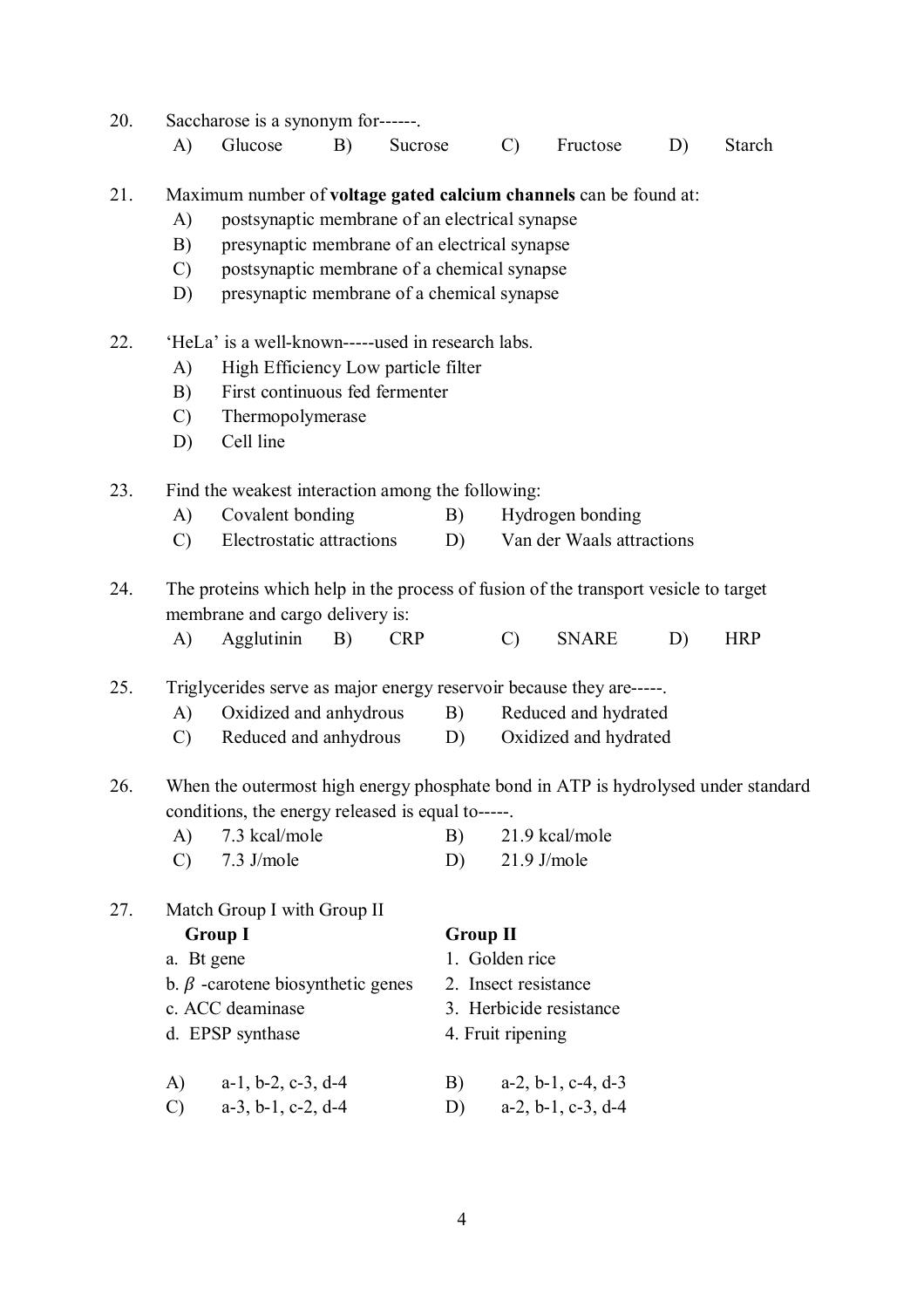- 28. Choose the statements about glycolysis:
	- 1. Total of 4 ATP produced per one fructose 1,6-diphosphate
	- 2. Total of 2 ATP produced per one fructose 1,6-diphosphate
	- 3. The phosphorylation step of glucose is reversible in liver cells
	- 4. In liver the phosphorylation of glucose is promoted by Glucokinase
	- A) Only 1 is correct B) Only 2 and 4 are correct
	- C) Only 2, 3 and 4 are correct D) Only1, 3 and 4 are correct
- 29. Which of the following statements are correct?
	- 1. Each myofibril is composed of myosin and actin filaments at a ratio of 1:2
	- 2. The light bands in the myofibrils contain only actin filaments and thus called *A bands*
	- 3. The ends of the myosin filaments are attached to a *Z disk*
	- 4. The part of the myofibril that comes between two successive *Z disks* is call a *Sarcomere*
	- A) 1, 2 and 3 only are correct B) 1 and 4 only are correct
	- C) Only 1 and 2 are correct D) Only 4 is correct
- 30. Determine the correctness or otherwise of the following Assertion (a) and Reason (r). Assertion (A): Glycine is the highly conserved amino acid residue in the evolution of proteins
	- Reason  $(R)$ : Glycine has the smallest side chain of any amino acids
	- A) Both A and R are correct and R is the correct reason for A
	- B) A and R are correct but R is not the correct reason for A
	- C) A and R are false
	- D) A is false but R is true
- 31. The absorption coefficient of a protein at  $600$ nm is  $12000 \, \text{M}^{-1} \text{cm}^{-1}$ . What is the absorbance of  $1 \text{mg/ml}$  (4.5 X  $10^{-5}$  M) solution across a 1-cm path length? A) 0.870 B) 0.720 C) 0.540 D) 0.420
- 32. Assertion(A): Phosphoenolpyruvate has a high phosphoryl-transfer potential Reason (R) : The phosphoryl group traps the molecule in its unstable enol form
	- A) A and R are correct and R is the reason for A
	- B) A is correct and R is wrong
	- C) A is wrong but R is correct
	- D) A and R are wrong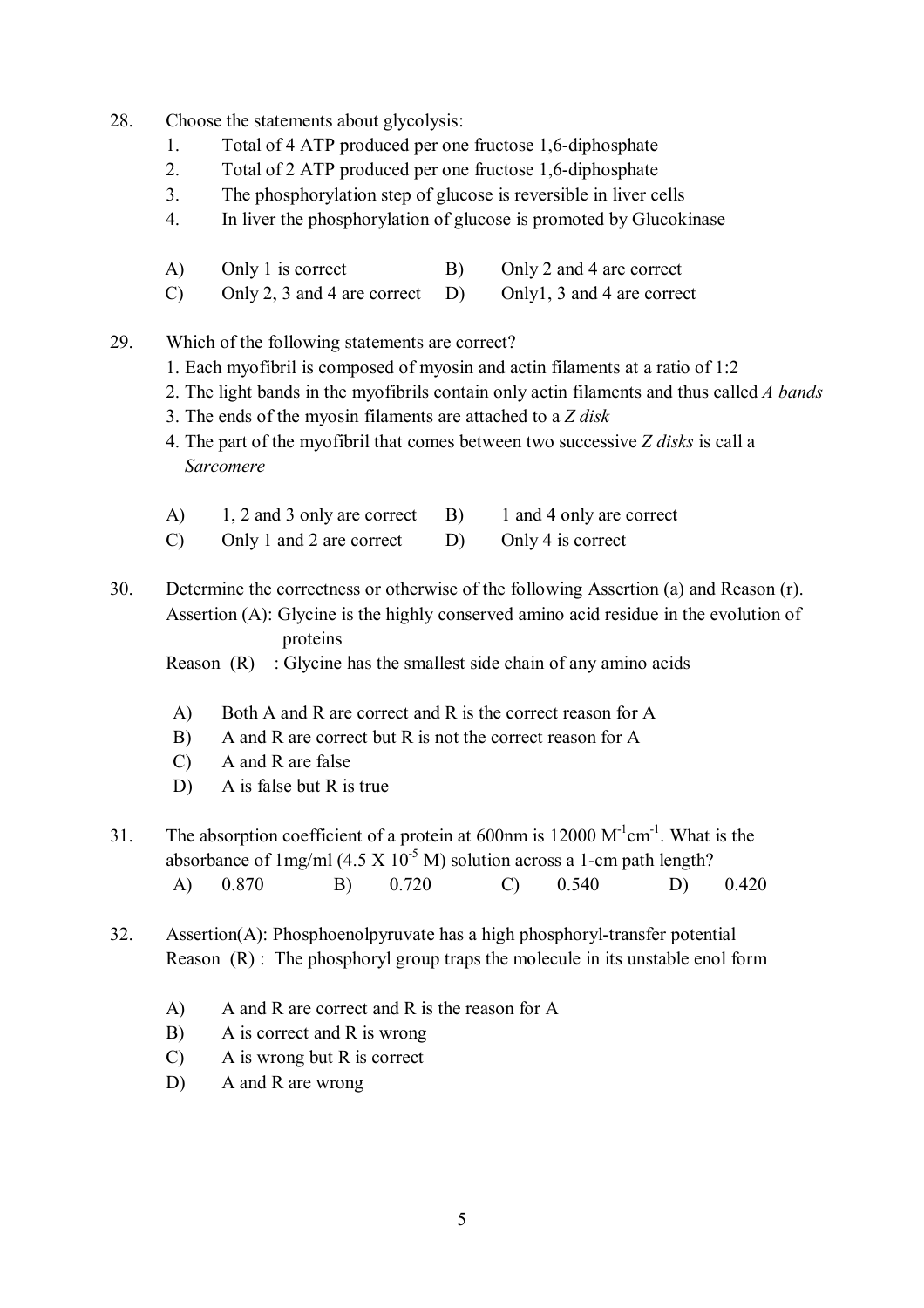- 33. If glucose is labelled with  $^{14}$ C at C-6, where we can find the radioactive label after oxidative phase of pentose phosphate pathway
	- A) C-2 of ribulose 5- phosphate B) C-1 of ribulose 5- phosphate
	- C) C-5 of ribulose 5- phosphate D) C-6 of ribulose 5- phosphate
- 34. Assertion (A) : Treatment of carbonic anhydrase with high concentrations of EDTA results in loss of enzyme activity
	- Reason(R) : EDTA will bind and remove  $Mg^{2+}$ , which is required for Carbonic anhydrace enzyme activity
	- A) A and R are true and R is the reason for A
	- B) A and R are true and R is not the reason for A
	- C) A is true but R is false
	- D) A and R are false

35. Choose the correct statements about noncompetitive inhibition of enzymes

- 1) An inhibitor and a substrate can bind simultaneously to an enzyme
- 2)  $K_M$  is unchanged
- 3) Can be overcome by increasing the substrate concentration
- 4) Vmax is increased

| A)            | Only 1,3 & 4 are correct | B) | Only $1 \& 2$ are correct   |
|---------------|--------------------------|----|-----------------------------|
| $\mathcal{C}$ | Only 1 & 4 are correct   |    | Only 1, 2 $&$ 4 are correct |

## 36. Psychrophiles are organisms that grow at:

- A) high salt concentration B) high sugar concentration
- C) low temperature D) low humidity

## 37. Vesicular-Arbuscular Mycorrhizae (VAM) is found in ------.

- A) Plant roots
- B) Tooth lichens
- C) AIDS and other immunodeficiency conditions
- D) Phylloplane

## 38. Which of the following is a tissue specific macrophage?

- A) Osteoclasts B) Osteoblasts
- C) Melanocytes D) Dendritic cells
- 39. The Papain enzyme digestion of IgG will yield:
	- A) Two Fab fragments and one Fc fragment
		- B) One Fab fragment and two Fc fragments
		- C) One Fab fragment and one Fc fragment
		- D) Two heavy chains and two light chains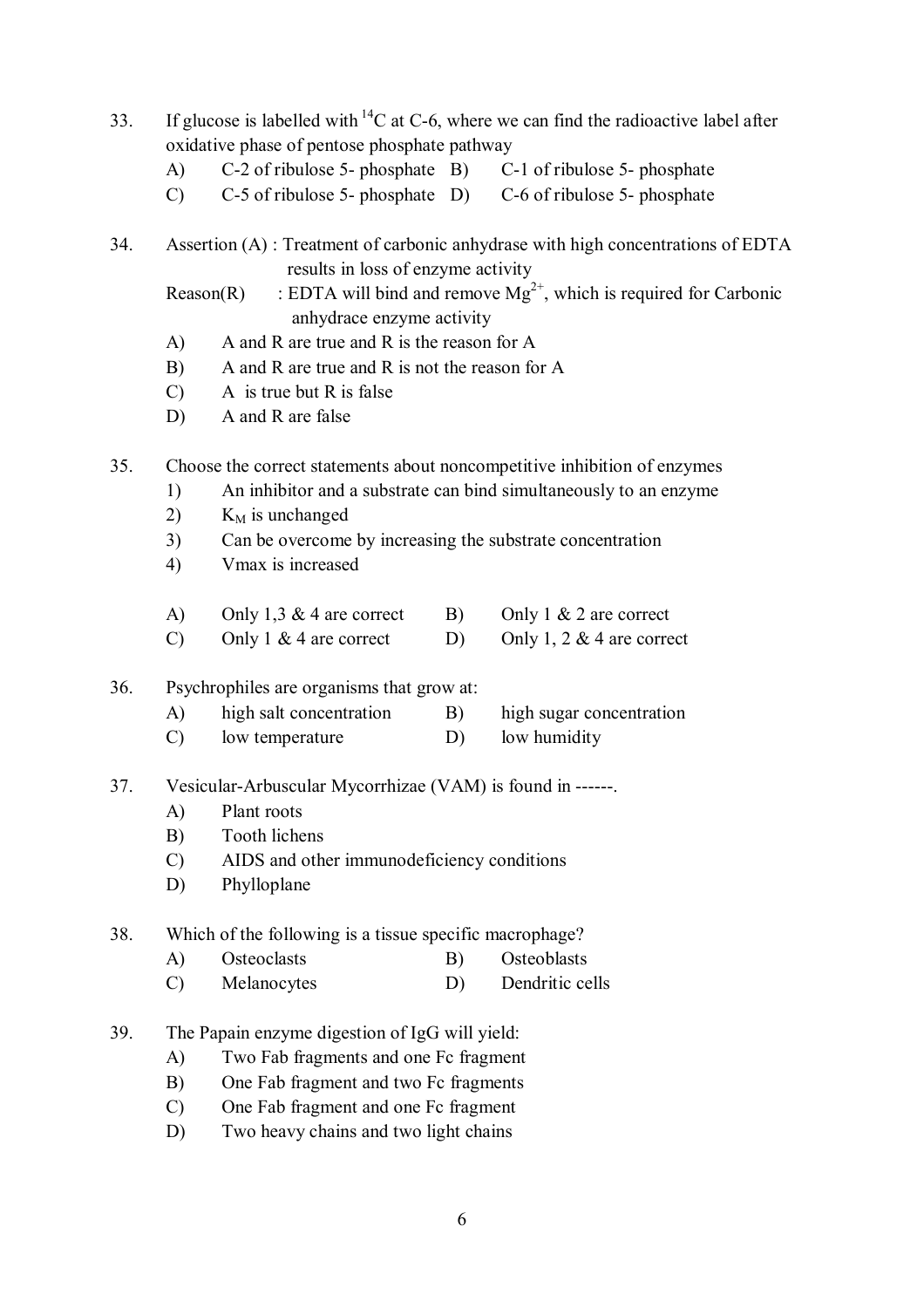- 40. A complete virus particle, consisting of one or more molecules of DNA or RNA enclosed in a coat protein, is called a ------. A) Viroid B) Virion C) Virusoid D) Prion
- 41. The time required to kill 90% of the microorganisms or spores in a sample under specified conditions is
	- A) L value B) D value C) K value D) M value
- 42. Choose the correct statement about T lymphocytes:
	- A) Both CD4 and CD8 glycoproteins are expressed on the surface of all T lymphocytes
	- B) T cells displaying CD4 generally functions as  $T_H$  cells, whereas those displaying CD8 generally functions as Tc cells
	- C) T cells displaying CD4 generally functions as  $T_c$  cells, whereas those displaying CD8 generally functions as  $T_H$  cells
	- D) Neither CD4 nor CD8 is expressed on T lymphocytes
- 43. Choose the correct statements:
	- 1) T<sub>H</sub> cells are class II MHC restricted and Tc cells are class I MHC restricted
	- $2)$  T<sub>H</sub> cells are class I MHC restricted and Tc cells are class II MHC restricted
	- 3) All nucleated cells express class II MHC molecules and expression of class I MHC molecule is limited to antigen-presenting cells
	- 4) All nucleated cells express class I MHC molecules and expression of class II MHC molecule is limited to antigen-presenting cells
	- A) Only  $1 \& 3 \quad B$ ) Only  $2 \& 3 \quad C$ ) Only  $1 \& 4 \quad D$ ) Only  $2 \& 4$
- 44. Choose the statements which are correct about monoclonal antibody:
	- 1) They are specific for a single epitope
	- 2) Comprises a mixture of antibodies, each specific for a particular epitope, produced from a variety of B-cell clones
	- 3) It is easy to purify monoclonal antibody from polyclonal antibody preparation
	- 4) Have research, diagnostic and therapeutic applications
	- A) Only  $1 \& 4$  B) Only  $1, 2 \& 4$  C) Only  $1 \& 3$  D) All are correct
- 45. The drug, aminopterin, in the HAT medium blocks ------.
	- A) DNA repair mechanism B) Cell-cell fusion
	- C) Nucleotide synthesis D) Antibody production
- 46. A patient with myasthenia gravis disease produce auto-antibodies that bind with:
	- A) Histone proteins B) Acetylcholine receptor
	- C) TSH receptor D) Fc region of IgG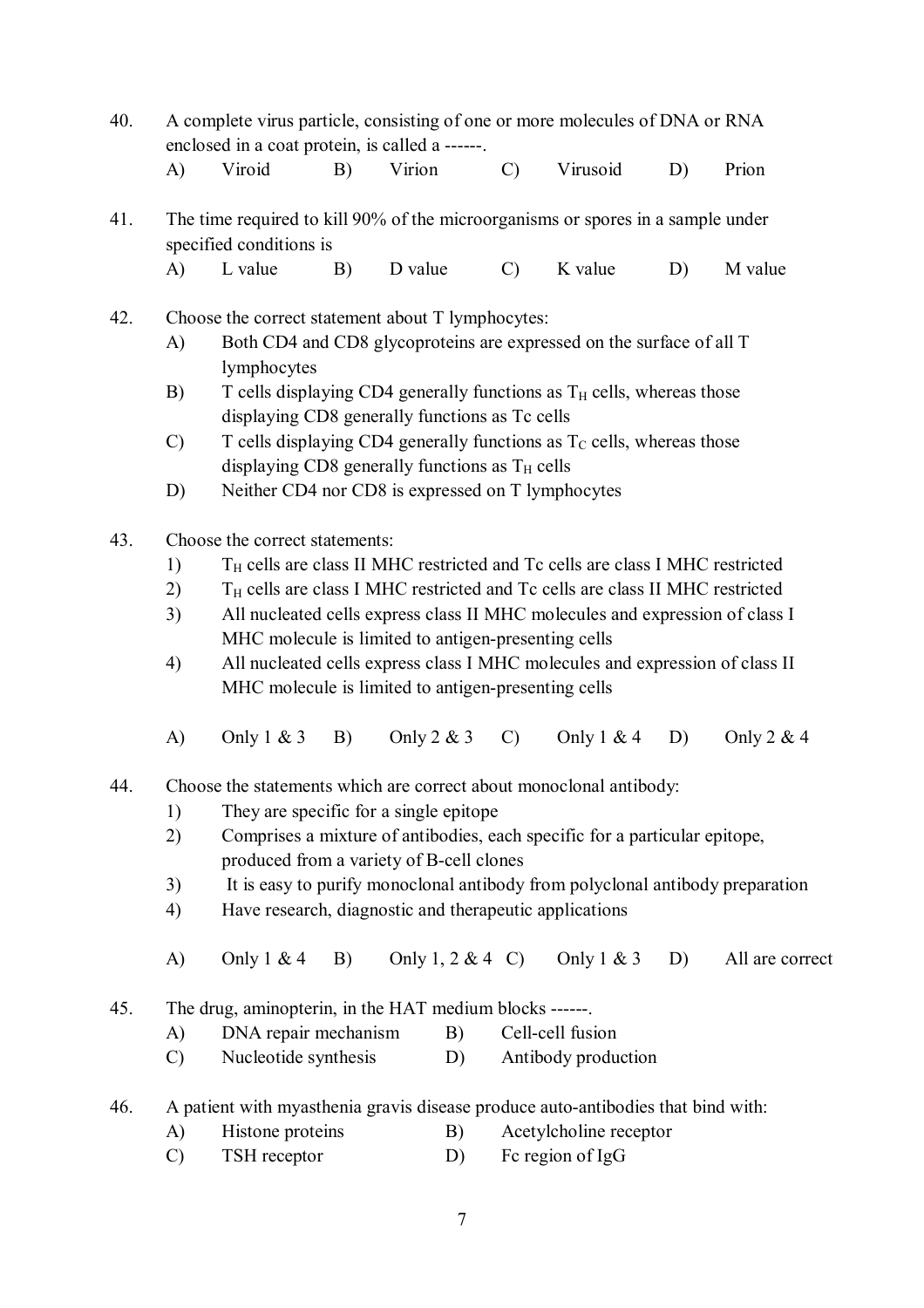- 47. The method that can be employed effectively to analyse the diffusion rate of membrane proteins:
	- A) Patching and capping B) Immuno diffusion
	- C) FRAP D) Patch-clamp

48. Individual variations in response to a drug are responsible for the high failure rates of new drug molecules at the clinical trial stage. What might be the reason for this individual variation?

- A) Variations in the structure of the target molecule
- B) Differences in the way that a particular drug is adsorbed and distributed
- C) Differences in their metabolism and excretion
- D) All of the above
- 49. After a certain dosage level of the drug, any further increase in the dosage of the drug, shows no additional effect. This is known as-----.
	- A) Ceiling effect B) Null effect
	- C) Threshold effect D) Dose effect

50. Resistance of a population to the infection and pathogen spread due to the immunity among the large percentage of the population is called:

- A) Passive immunity B) Acquired immunity
- C) Secondary immunity D) Herd immunity

51. Assertion (A): Although antigen-antibody reactions are highly specific, in some cases antibody elicited by one antigen can cross-react with an unrelated antigen

Reason  $(R)$ : Two different antigens can have equal number of epitopes

- A) A is true and R is the reason for A
- B) A and R are true but R is not the reason for A
- C) A is true but R is not true
- D) A and R are not true
- 52. An example for toxoid vaccine:
	- A) BCG B) HBsAg
	- C) Tetanus vaccine D) Salk vaccine
- 53. Which of the following statement about primer conditions are correct for a successful PCR experiment?
	- 1) Primers with less than 20% GC content is ideal
	- 2) Sequence with long runs of a single nucleotide should be avoided
	- 3) Primers with significant secondary structures are undesirable
	- 4) The two primers should be complementary to each other
	- A) 1 & 3 only B) 2 & 3 only C) 1 & 4 only D) 1,2 & 3 only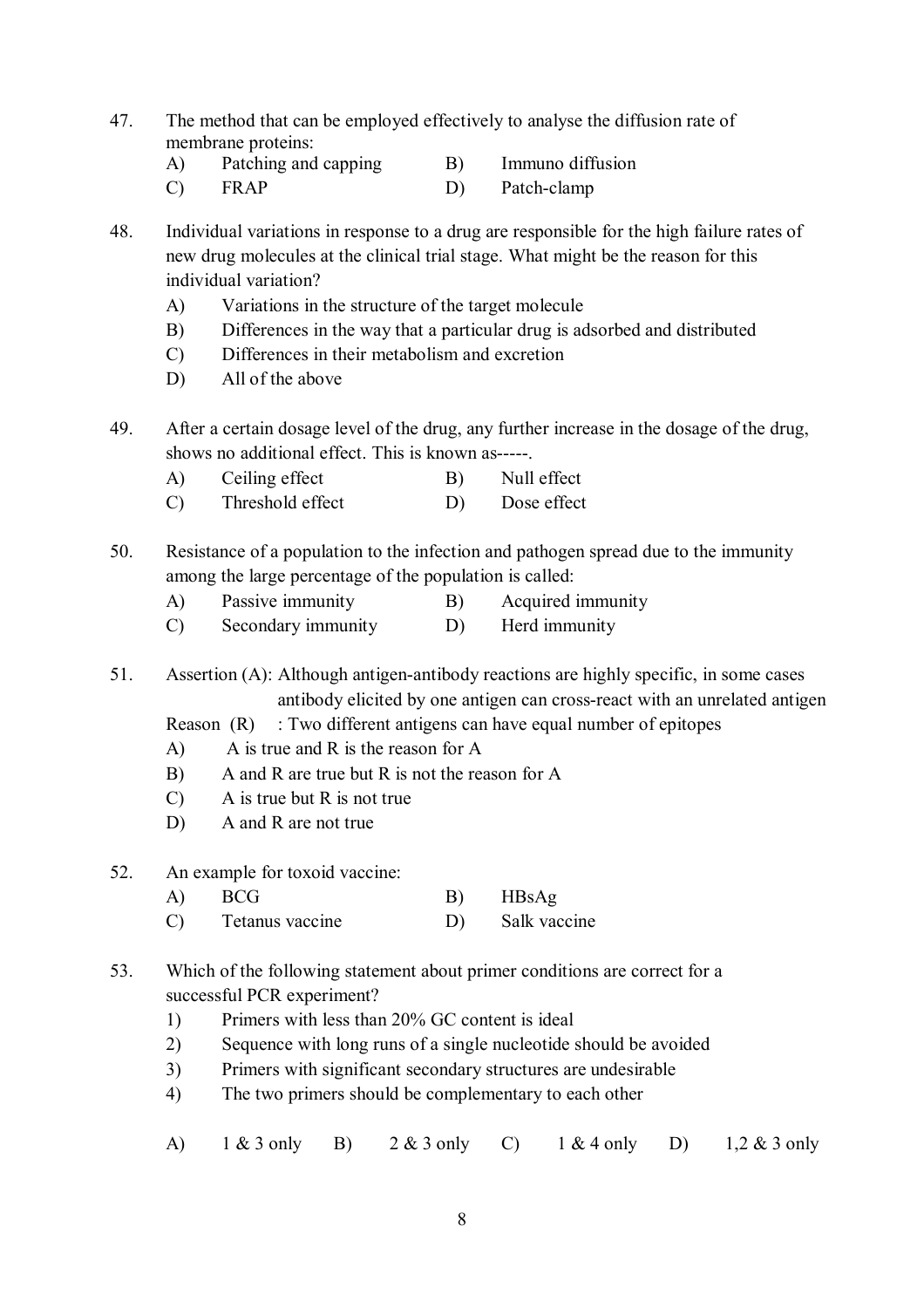- 54. Nested PCR is a modification of PCR in which:
	- A) Adding DNA polymerase after the heat-denaturation step of the first cycle
	- B) Products of initial PCR amplification are used to seed a second PCR amplification
	- C) cDNA serves as the template for DNA polymerase
	- D) mRNA can be directly used in the amplification reaction
- 55. Assertion (A) : phage that survive one cycle of growth upon the restrictive host can become protected from restriction enzyme and can subsequently reinfect that host efficiently
	- Reason  $(R)$ : their DNA becomes glycosylated by modifying enzymes in host
	- A) A and R are true and R is the reason for A
	- B) A is true but R is wrong
	- C) A and R are true but R is not the reason for A
	- D) A and R are wrong
- 56. A single-stranded DNA vector:

| A) | pBR322                  | pUC18 |
|----|-------------------------|-------|
|    | Bacteriophage $\lambda$ | M13   |

- 57. The enzyme terminal deoxynucleotidyltransferase catalyze:
	- A) the formation of phosphodiester bonds between blunt-ended fragments
	- B) synthesis of homopolymeric 3' single-stranded tails
	- C) covalent joining of annealed cohesive ends produced by certain restriction enzymes
	- D) modification of internal cytosine residues
- 58. An affinity column containing immobilized divalent nickel can be used to purify fusion proteins with:
	- A) Biotin tag B) Glutathione-S-transferase
	- C) Polyhistidine tag D) MalE protein
- 59. Assertion (A) : Despite the success of microbes in biotechnology, mammalian cells are widely used in biopharmaceutical industry.
	- Reason  $(R)$ : Only mammalian cells can glycosylate human proteins in the correct manner
	- A) A is true but R is wrong
	- B) A and R are correct but R is not reason for A
	- C) A and R are wrong
	- D) A and R are correct and R is the reason for A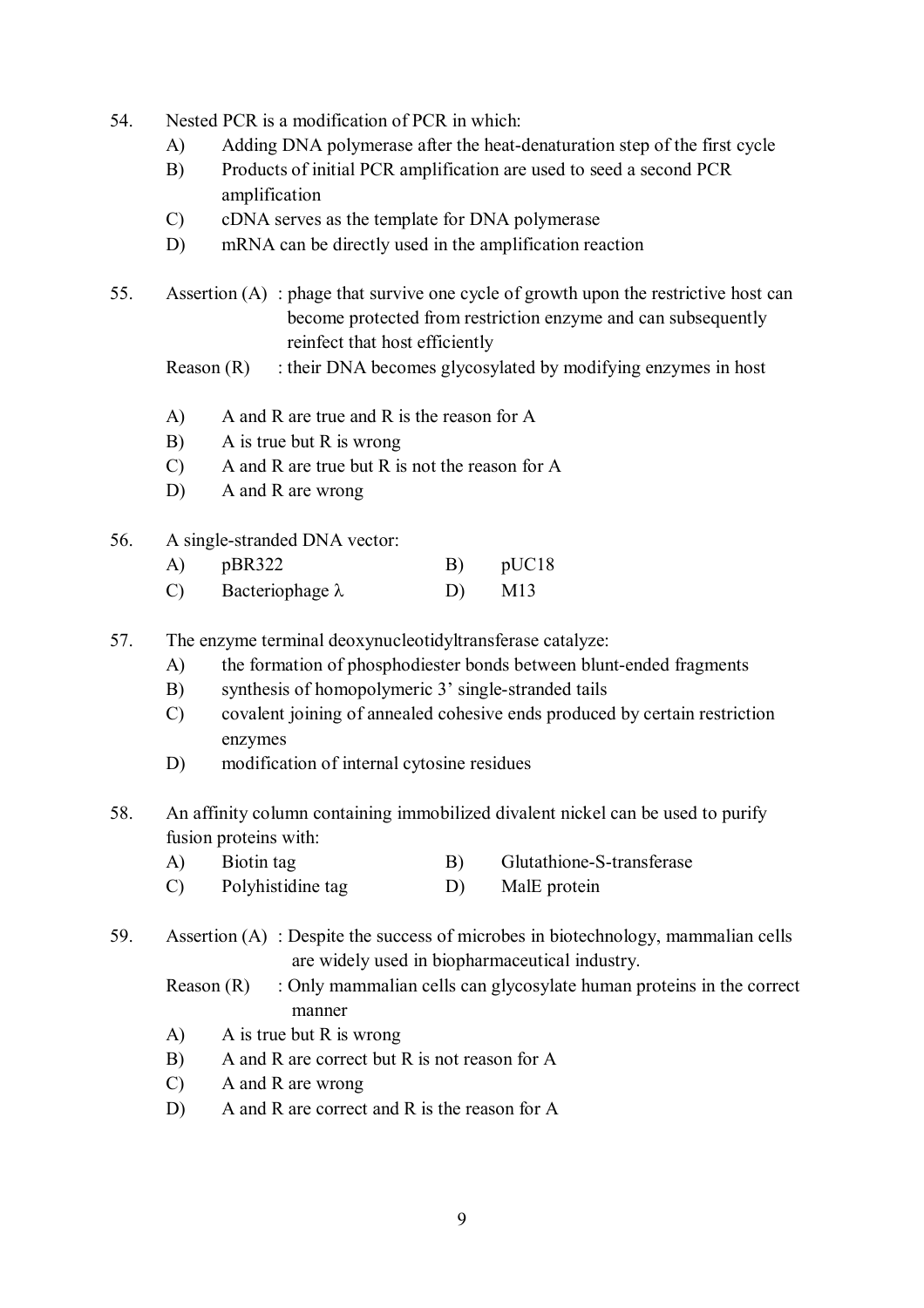| 60.<br>Choose the correct statements about primary cell culture of animal cells<br>Freshly isolated cell culture<br>1)<br>2)<br>Usually homogenous cultures<br>3)<br>More representative of the tissue of the origin<br>Very fast growth rate<br>4) |                                        |                                                                                                                                                                                                                 |    |   |          |               |                                              |                           |   |  |
|-----------------------------------------------------------------------------------------------------------------------------------------------------------------------------------------------------------------------------------------------------|----------------------------------------|-----------------------------------------------------------------------------------------------------------------------------------------------------------------------------------------------------------------|----|---|----------|---------------|----------------------------------------------|---------------------------|---|--|
|                                                                                                                                                                                                                                                     | A)                                     | Only 1, 2 $&$ 4 are correct                                                                                                                                                                                     |    |   | B)       |               | Only 1 & 4 are correct                       |                           |   |  |
|                                                                                                                                                                                                                                                     | $\mathcal{C}$                          | Only $1 \& 3$ are correct                                                                                                                                                                                       |    |   | D)       |               | Only 2 $&$ 4 are correct                     |                           |   |  |
| 61.                                                                                                                                                                                                                                                 |                                        | Common origin of primary tumors of reticulo endothelial system is due to:                                                                                                                                       |    |   |          |               |                                              |                           |   |  |
|                                                                                                                                                                                                                                                     | A)                                     | Impaired CM1                                                                                                                                                                                                    |    |   | B)       |               |                                              | Hyper gamma globulinemia  |   |  |
|                                                                                                                                                                                                                                                     | $\mathcal{C}$                          | Abuse of cortico steroid                                                                                                                                                                                        |    |   | D)       |               |                                              | Acquired hemolytic anemia |   |  |
| 62.                                                                                                                                                                                                                                                 | A)<br>$\mathcal{C}$                    | Browning on culture medium often occurs in plant tissue culture experiments due to<br>the presence of:<br>Certain antibiotics<br>Microbial contamination                                                        |    |   | B)<br>D) |               | Excess sugar in medium<br>Phenolic compounds |                           |   |  |
| 63.                                                                                                                                                                                                                                                 | A)<br>$\mathcal{C}$                    | Shoots developed from <i>in vitro</i> appear brittle, glassy, and water-soaked, this is called<br>Vitrification<br>Somatic embryogenesis                                                                        |    |   | B)<br>D) |               | Somaclonal variation<br>Recalcitrance        |                           |   |  |
| 64.                                                                                                                                                                                                                                                 |                                        | The most commonly used fusogen for protoplast fusion is-----.                                                                                                                                                   |    |   |          |               |                                              |                           |   |  |
|                                                                                                                                                                                                                                                     | $\bf{A}$                               | Sorbitol                                                                                                                                                                                                        |    |   | B)       |               | Macerozyme                                   |                           |   |  |
|                                                                                                                                                                                                                                                     | $\mathcal{C}$                          | Polyethylene glycol                                                                                                                                                                                             |    |   | D)       |               | 50-100mM CaCl <sub>2</sub>                   |                           |   |  |
| 65.                                                                                                                                                                                                                                                 |                                        | The procedures or systems designed to minimize accidental release of organisms<br>during laboratory operations, their dissemination and survival in the environment and<br>accidental infections to persons is: |    |   |          |               |                                              |                           |   |  |
|                                                                                                                                                                                                                                                     | A)                                     | Containment                                                                                                                                                                                                     |    |   | B)       | Quarantine    |                                              |                           |   |  |
|                                                                                                                                                                                                                                                     | $\mathcal{C}$                          | Filtration                                                                                                                                                                                                      |    |   | D)       |               | None of the above                            |                           |   |  |
| 66.                                                                                                                                                                                                                                                 | A)<br>B)<br>$\mathcal{C}$<br>D)        | Which of the following is a selectable marker?<br>genes conferring resistance to kanamycin<br>$\beta$ -galacturinidase gene<br>luciferase gene<br>nopaline synthase gene                                        |    |   |          |               |                                              |                           |   |  |
| 67.                                                                                                                                                                                                                                                 | 1,1<br>1,2,1<br>1,3,3,1<br>$1,4,-,4,1$ | Find the missing value                                                                                                                                                                                          |    |   |          |               |                                              |                           |   |  |
|                                                                                                                                                                                                                                                     | A)                                     | 4                                                                                                                                                                                                               | B) | 5 |          | $\mathcal{C}$ | 6                                            | D)                        | 7 |  |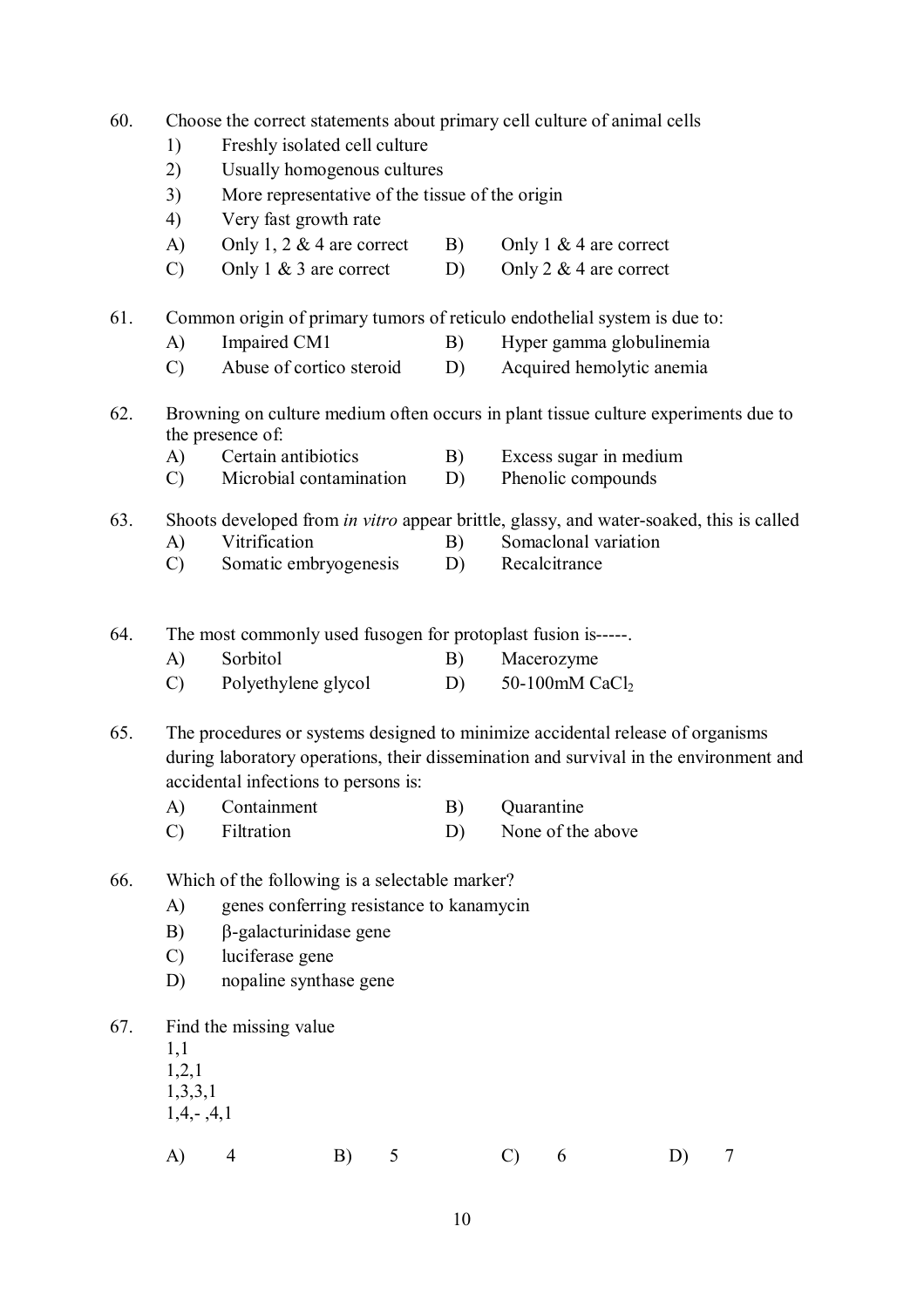| 68. | A)                              | The 'S' in the 'https://' stands for:<br>safe                                                                                                                                                                                                                                                                                                                                                                                                      | B) | secure     |          | $\mathcal{C}$    | stable                                                     | D) | secret     |
|-----|---------------------------------|----------------------------------------------------------------------------------------------------------------------------------------------------------------------------------------------------------------------------------------------------------------------------------------------------------------------------------------------------------------------------------------------------------------------------------------------------|----|------------|----------|------------------|------------------------------------------------------------|----|------------|
| 69. |                                 | Choose the correct statements related with the human genome project:<br>1. There are more than 1 million SNPs.<br>2. We have some genes which might have come from bacteria<br>3. Most mutations occur in females<br>4. Most mutation occur in males<br>5. No correlation between mutation rate and gender<br>6. Not more than 60 % of our DNA is junk                                                                                             |    |            |          |                  |                                                            |    |            |
|     | A)<br>$\mathcal{C}$             | Only 2, 4 and 6 are correct<br>Only1, 2 and 5 are correct                                                                                                                                                                                                                                                                                                                                                                                          |    |            | B)<br>D) |                  | Only 1, 3 and 6 are correct<br>Only 1, 2 and 4 are correct |    |            |
| 70. | A)<br>$\mathcal{C}$             | Collagen protein consists of three helical chains containing glycine and protine in each<br>chain. The overall structure of each polypeptide in the molecule is a:<br>Polyprotine I<br>Polyprotine II                                                                                                                                                                                                                                              |    |            | B)<br>D) | $\alpha$ - helix | Polyglycine 1                                              |    |            |
| 71. |                                 | A={4,6,8,9} B={6,7,8,9}. What is the set difference A–B?                                                                                                                                                                                                                                                                                                                                                                                           |    |            |          |                  |                                                            |    |            |
|     | A)                              | 4,7                                                                                                                                                                                                                                                                                                                                                                                                                                                | B) | $\{7\}$    |          | $\mathcal{C}$    | $\{4,7\}$                                                  | D) | ${4}$      |
| 72. | (A)<br>$\mathcal{C}$            | In 200 meters running race 8 participants had the following finishing times in seconds:<br>28, 22, 26, 29, 21, 23, 24, 29. Calculate the Mode, Median, and Mean of this running race<br>results and Identify the correct answer from the following options<br>Mode>Median=Mean<br>Mode >mean <median< td=""><td></td><td></td><td>B)<br/>D)</td><td></td><td>Mode &gt;mean&gt;median<br/>Mode <mean>median</mean></td><td></td><td></td></median<> |    |            | B)<br>D) |                  | Mode >mean>median<br>Mode <mean>median</mean>              |    |            |
| 73. | A)<br>B)<br>$\mathcal{C}$<br>D) | Which of the following statement is true?<br>The larger the p-value, the more strongly the data contradict null hypothesis.<br>The smaller the p-value, the more strongly the data contradict alternative<br>hypothesis.<br>The smaller the p-value, the more strongly the data contradict null hypothesis.<br>The larger the p-value, the more strongly the data contradict alternative<br>hypothesis.                                            |    |            |          |                  |                                                            |    |            |
| 74. | A)<br>B)<br>$\mathcal{C}$<br>D) | Choose the statement which is true about Python and SPSS:<br>Both Python and SPSS are statistical software<br>Python is a statistical software and SPSS is a non-parametric paired t test<br>Python is a programming language and SPSS is a non-parametric paired t test<br>Python is a programming language and SPSS is statistical software                                                                                                      |    |            |          |                  |                                                            |    |            |
| 75. |                                 | Which of the following is not a stop codon?                                                                                                                                                                                                                                                                                                                                                                                                        |    |            |          |                  |                                                            |    |            |
|     | A)                              | <b>UAG</b>                                                                                                                                                                                                                                                                                                                                                                                                                                         | B) | <b>UAC</b> |          | $\mathcal{C}$    | <b>UAA</b>                                                 | D) | <b>UGA</b> |
|     |                                 |                                                                                                                                                                                                                                                                                                                                                                                                                                                    |    |            |          |                  |                                                            |    |            |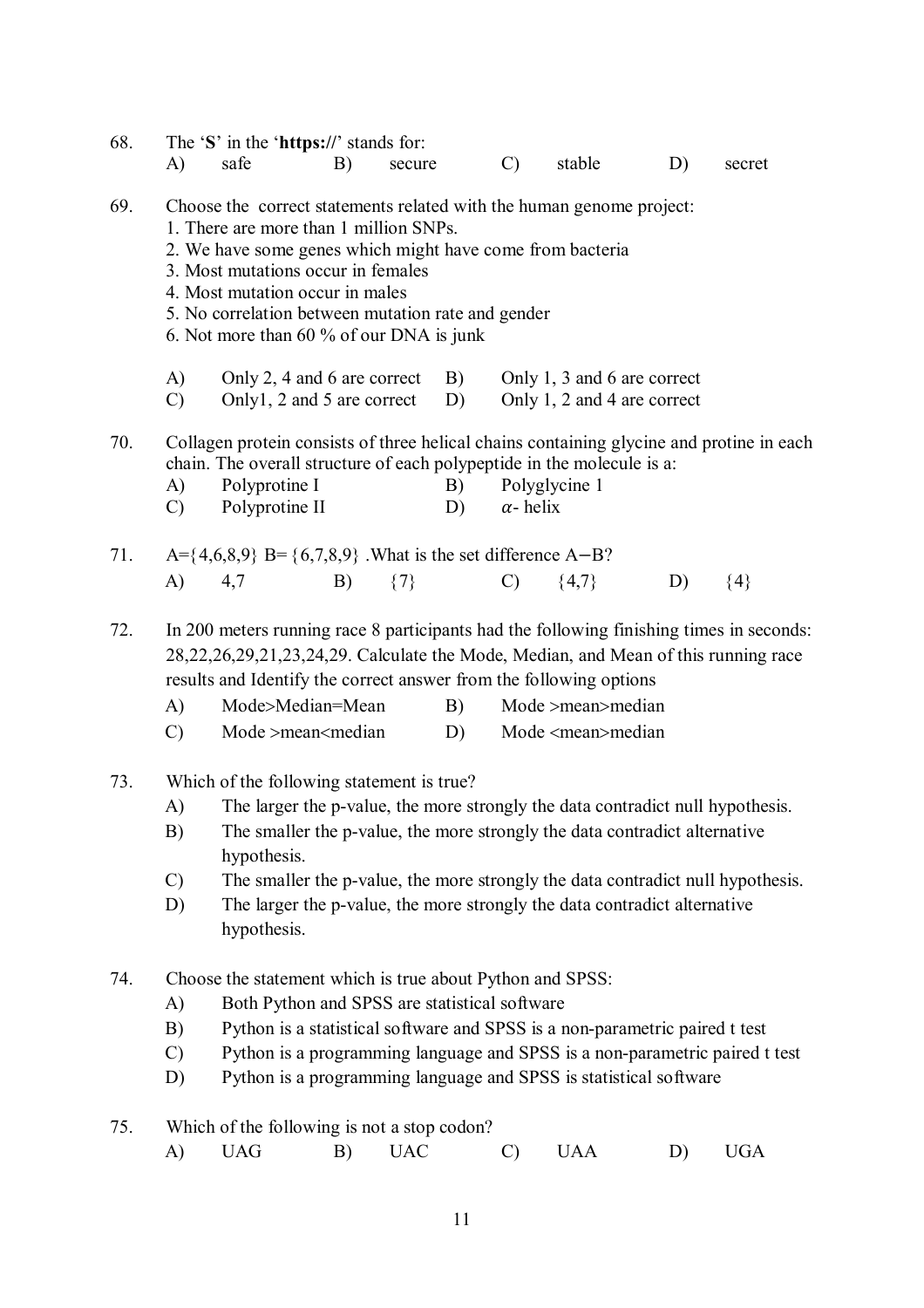- 76. When you study the gene expression analysis of a stem cell population, which of the following strategies will be useful for avoiding false positive results?
	- A) Treating the sample with RNAse H
	- B) Treating the sample with RNAse free DNAse
	- C) Using an exon spanning primer
	- D) All of the above
- 77. ----- is NOT a bioinformatic method to study gene expression.
	- A) t-SNE B) PCA
	- C) Hierarchical Clustering D) MALDI-TOF
- 78. The first patent was given for a living organism in connection with a genetically engineered----.
	- A) Bacteria B) *Drosophila* C) Maze plant D) Bacteriophage
- 79. Plant breeder's right are granted by a government to:
	- A) The breeder to exclude others from producing or commercializing the propagating material of the protected variety
	- B) Breeders to use a protected variety in breeding programmes without any obligation to the party holding the PBR title of the initial variety
	- C) Farmers/farming communities, who provided the genetic resources for the varieties, to share the profit earned by seed corporations
	- D) A farmer to use a part of the material produced on his farm, from protected variety, for planting his own fields without any obligation to the PBR title of holder
- 80. The currently operative patent act in India is:
	- A) Indian Patents Act 1985 B) Indian Patents Act 2014
	- C) Indian Patents Act 1992 D) Indian Patents Act 1970

## 81. The definition which best suits for 'trademark':

- A) is a sign used on products that have a specific geographical origin and possess qualities or a reputation that are due to that origin
- B) is a word or symbol adopted and used by a manufacturer or merchant to identify his goods and distinguish them from those manufactured or sold by others
- C) Private proprietary information or physical material that allows a definite advantage to the owner
- D) the rights that creators have over their literary and artistic works
- 82. PDB is an example for:
	- A) Primary nucleotide sequence database
	- B) Protein sequence database
	- C) Macromolecular 3D structure database
	- D) Sequence motif database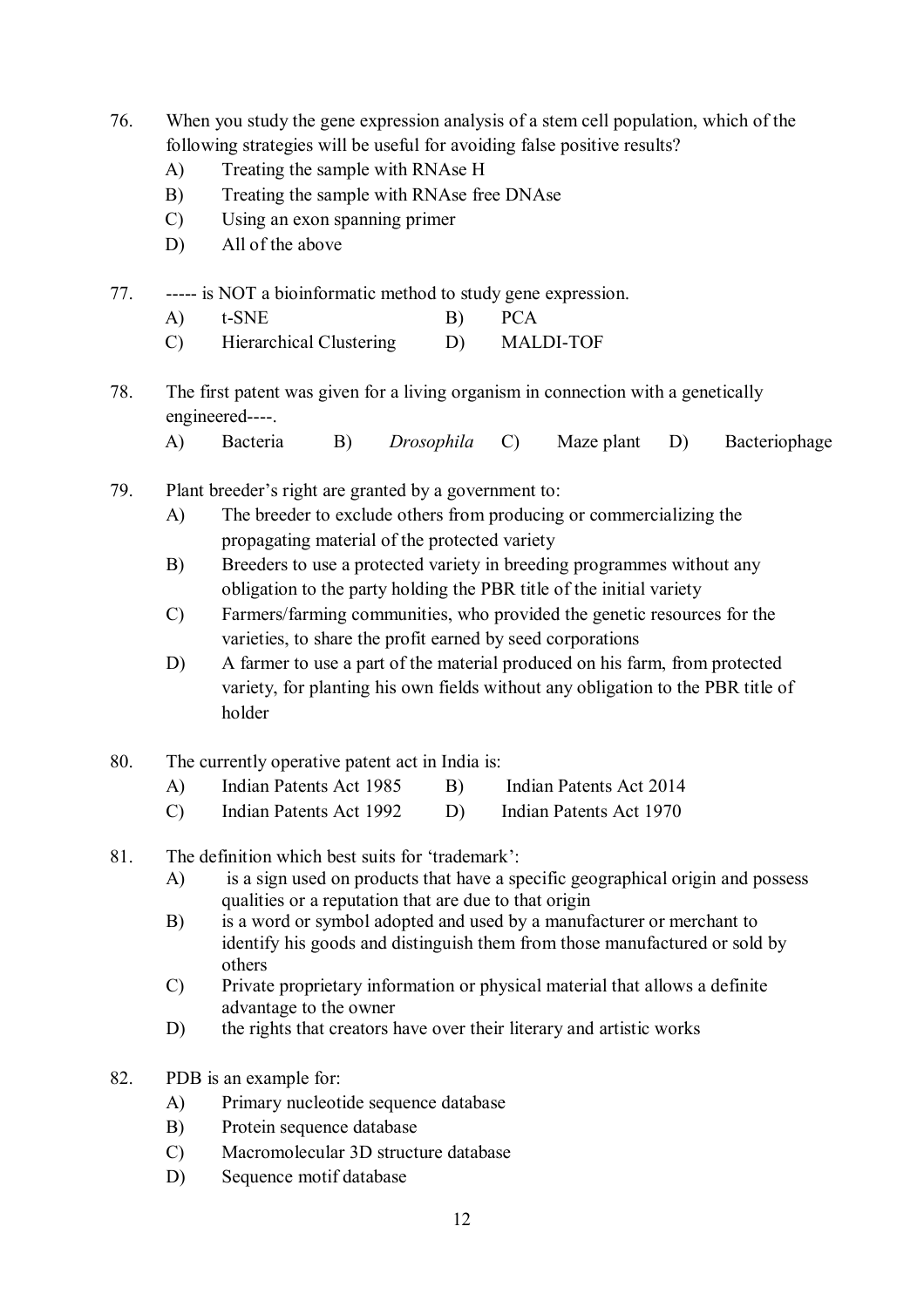| 83. | Quorum sensing is a signaling mechanism usually found in-----.                        |                                                              |    |                    |                    |                           |                                  |    |               |  |  |  |
|-----|---------------------------------------------------------------------------------------|--------------------------------------------------------------|----|--------------------|--------------------|---------------------------|----------------------------------|----|---------------|--|--|--|
|     | A)                                                                                    | <b>Biofilms</b>                                              | B) | Epithelium         |                    | $\mathcal{C}$             | Lichens                          | D) | Endothelium   |  |  |  |
| 84. |                                                                                       | Characteristics preferred for a tissue engineering scaffold: |    |                    |                    |                           |                                  |    |               |  |  |  |
|     | 1.                                                                                    | Biodegradable                                                |    |                    |                    | 2.                        | Porous with interconnected pores |    |               |  |  |  |
|     | 3.                                                                                    | Porous without interconnected pores                          |    |                    |                    | 4.                        | Hydrophobic                      |    |               |  |  |  |
|     | 5.                                                                                    | Non-biodegradable                                            |    |                    |                    |                           |                                  |    |               |  |  |  |
|     | A)                                                                                    | 1 and $2$                                                    | B) | 2, 4 and 5         |                    | $\mathcal{C}$             | 3, 4 and 5                       | D) | 1 and $3$     |  |  |  |
| 85. |                                                                                       | An ideal preservative for Wine:                              |    |                    |                    |                           |                                  |    |               |  |  |  |
|     | A)                                                                                    | Ethanolamine                                                 |    |                    | B)                 |                           | Sodium chloride                  |    |               |  |  |  |
|     | $\mathcal{C}$                                                                         | Sulphur dioxide                                              |    |                    | D)                 |                           | Polyvinyl pyrrolidone            |    |               |  |  |  |
| 86. | The method that can be adopted to test mutation ability of the pollutant:             |                                                              |    |                    |                    |                           |                                  |    |               |  |  |  |
|     | A)                                                                                    | <b>ELISA</b>                                                 | B) | Ames test          |                    | $\mathcal{C}$             | <b>RIA</b>                       | D) | Oxidase test  |  |  |  |
| 87. | The polymer which is an example for bioplastic:                                       |                                                              |    |                    |                    |                           |                                  |    |               |  |  |  |
|     | A)                                                                                    | Poly β-hydroxy butyrate                                      |    |                    | B)                 |                           | Poly vinyl chloride              |    |               |  |  |  |
|     | $\mathcal{C}$                                                                         | Polycarbonate                                                |    |                    | D)                 |                           | Polystyrene                      |    |               |  |  |  |
| 88. |                                                                                       | The two major nutrients implicated in eutrophication are     |    |                    |                    |                           |                                  |    |               |  |  |  |
|     | A)                                                                                    | Oxygen and Carbon                                            |    |                    | B)                 |                           | Nitrogen and Oxygen              |    |               |  |  |  |
|     | $\mathcal{C}$                                                                         | Carbon and Phosphorus                                        |    |                    | D)                 |                           | Nitrogen and Phosphorus          |    |               |  |  |  |
| 89. | For effective microbial activity during the activated sludge process, the optimum     |                                                              |    |                    |                    |                           |                                  |    |               |  |  |  |
|     |                                                                                       | BOD: nitrogen: phosphorus ratio is                           |    |                    |                    |                           |                                  |    |               |  |  |  |
|     | A)                                                                                    | 1:100:5                                                      | B) | 5:100:1            |                    | $\mathcal{C}$             | 100:5:1                          | D) | None of these |  |  |  |
| 90. | The increase of a pollutant in the organism at the successive trophic level of a food |                                                              |    |                    |                    |                           |                                  |    |               |  |  |  |
|     |                                                                                       | chain is known as:                                           |    |                    |                    |                           |                                  |    |               |  |  |  |
|     | A)                                                                                    | Bioconcentration                                             |    |                    | B)                 |                           | Bioaccumulation                  |    |               |  |  |  |
|     | $\mathcal{C}$                                                                         | Biomagnification                                             |    |                    | D)                 |                           | Bioconversion                    |    |               |  |  |  |
| 91. |                                                                                       | Match Group I with Group II                                  |    |                    |                    |                           |                                  |    |               |  |  |  |
|     |                                                                                       | <b>Group I</b>                                               |    |                    | <b>Group II</b>    |                           |                                  |    |               |  |  |  |
|     | 1)                                                                                    | Amylase                                                      |    |                    |                    | a) Clarification of juice |                                  |    |               |  |  |  |
|     | 2)                                                                                    | Pectinase                                                    |    | b) Meat tenderizer |                    |                           |                                  |    |               |  |  |  |
|     | Papain<br>3)                                                                          |                                                              |    |                    |                    | c) Cheese production      |                                  |    |               |  |  |  |
|     | 4) Rennet                                                                             |                                                              |    |                    | d) Baking industry |                           |                                  |    |               |  |  |  |
|     | A)                                                                                    | 1-a, 2-b, 3-c, 4-d                                           |    |                    | B)                 |                           | 1-c, $2-a$ , $3-d$ , $4-b$       |    |               |  |  |  |
|     | $\mathcal{C}$                                                                         | $1-d$ , $2-a$ , $3-b$ , $4-c$                                |    |                    | D)                 |                           | $1-b$ , $2-d$ , $3-a$ , $4-c$    |    |               |  |  |  |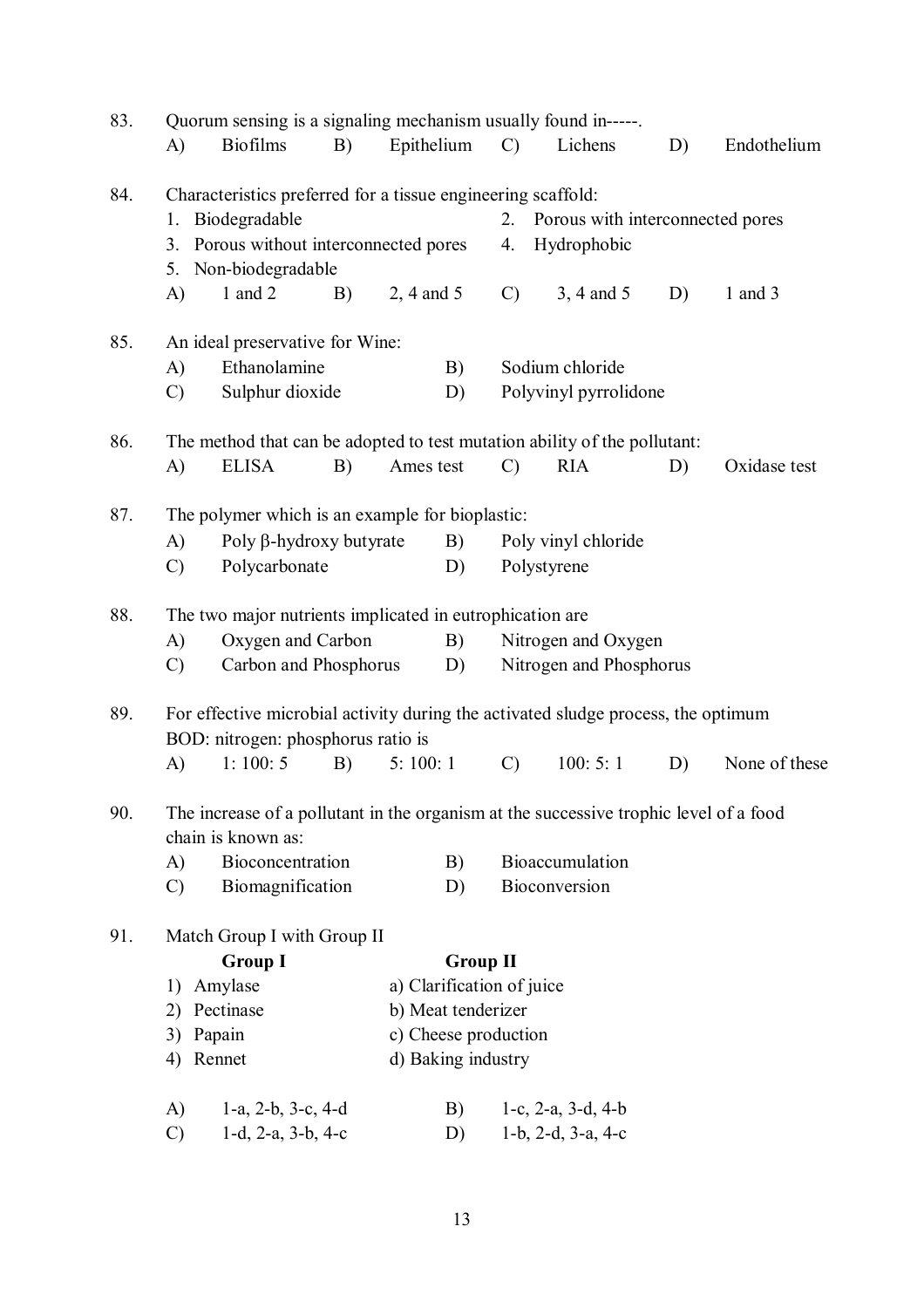| 92.  | The antimicrobial peptide which is permitted as a food preservative:   |                                                                                                                                                                |               |    |                 |                       |    |                 |  |  |  |
|------|------------------------------------------------------------------------|----------------------------------------------------------------------------------------------------------------------------------------------------------------|---------------|----|-----------------|-----------------------|----|-----------------|--|--|--|
|      | A)                                                                     | <b>Nisin</b><br>B)                                                                                                                                             | Defensin      |    | $\mathcal{C}$   | Penicillin            | D) | Histatin        |  |  |  |
| 93.  |                                                                        | Canning is a process for food preservation by the application of -----.                                                                                        |               |    |                 |                       |    |                 |  |  |  |
|      | A)                                                                     | Low temperature                                                                                                                                                |               | B) |                 | Gamma radiation       |    |                 |  |  |  |
|      | $\mathcal{C}$                                                          | Thermal sterilization                                                                                                                                          |               | D) |                 | Preservatives         |    |                 |  |  |  |
| 94.  | Yoghurt is commercially manufactured by the fermentation of milk with: |                                                                                                                                                                |               |    |                 |                       |    |                 |  |  |  |
|      | A)                                                                     | Streptococcus thermophilus and Lactobacillus bulgaricus                                                                                                        |               |    |                 |                       |    |                 |  |  |  |
|      | B)                                                                     | Propionibacterium                                                                                                                                              |               |    |                 |                       |    |                 |  |  |  |
|      | $\mathcal{C}$                                                          | Penicilliumroquefortiand Penicilliumcamemberti                                                                                                                 |               |    |                 |                       |    |                 |  |  |  |
|      | D)                                                                     | Lactobacilli and Brevibacterium linens                                                                                                                         |               |    |                 |                       |    |                 |  |  |  |
| 95.  |                                                                        | Sauerkraut is a fermented food prepared from:                                                                                                                  |               |    |                 |                       |    |                 |  |  |  |
|      | A)                                                                     | Meat<br>B)                                                                                                                                                     | Peas          |    | $\mathcal{C}$   | Cabbage               | D) | Milk            |  |  |  |
| 96.  |                                                                        | Molasses, which is being used in the production medium of many fermentation<br>processes is a byproduct of-----.                                               |               |    |                 |                       |    |                 |  |  |  |
|      | A)                                                                     | Sugar industry                                                                                                                                                 |               | B) |                 | Dairy industry        |    |                 |  |  |  |
|      | $\mathcal{C}$                                                          | Paper industry                                                                                                                                                 |               | D) |                 | Brewing industry      |    |                 |  |  |  |
| 97.  |                                                                        |                                                                                                                                                                |               |    |                 |                       |    |                 |  |  |  |
|      |                                                                        | Analyse the following components in connection with the control of aeration and<br>agitation in the course of fermentation and select the correct components:: |               |    |                 |                       |    |                 |  |  |  |
|      | 1)                                                                     | Impellers                                                                                                                                                      |               | 2) | <b>Baffles</b>  |                       |    |                 |  |  |  |
|      | 3)                                                                     | Sparger                                                                                                                                                        |               | 4) |                 | Auto-titration unit   |    |                 |  |  |  |
|      | A)                                                                     | 1 only<br>B)                                                                                                                                                   | $1 \& 3$ only |    | $\mathcal{C}$ ) | $2 & 4$ only          | D) | $1,2 \& 3$ only |  |  |  |
| 98.  | Nanoparticles can be used in drug delivery systems to                  |                                                                                                                                                                |               |    |                 |                       |    |                 |  |  |  |
|      |                                                                        | 1) Improve uptake of drug 2) Enhance targeting of drug                                                                                                         |               |    |                 |                       |    |                 |  |  |  |
|      | 3)                                                                     | Increase drug bioavailability 4)                                                                                                                               |               |    |                 | Reduce doses of drugs |    |                 |  |  |  |
|      | A)                                                                     | 1 & 4<br>B)                                                                                                                                                    | 1, 2 & 4      |    | $\mathbf{C}$ )  | $1, 2, 3 \& 4$        | D) | 1, 3 & 4        |  |  |  |
| 99.  |                                                                        | <i>Paecilomyces lilacinus</i> is widely used as a biopesticide for the control of ------.                                                                      |               |    |                 |                       |    |                 |  |  |  |
|      | A)                                                                     | Moths and butterflies                                                                                                                                          |               | B) | Insects         |                       |    |                 |  |  |  |
|      | $\mathcal{C}$                                                          | Nematodes                                                                                                                                                      |               | D) | Weeds           |                       |    |                 |  |  |  |
| 100. |                                                                        | The disease which is a consequence of DNA repair deficiency:                                                                                                   |               |    |                 |                       |    |                 |  |  |  |
|      | A)                                                                     | <b>AIDS</b>                                                                                                                                                    |               | B) |                 | Xerodermapigmentosum  |    |                 |  |  |  |
|      | $\mathcal{C}$                                                          | Myesthenia gravis                                                                                                                                              |               | D) |                 | Pneumonia             |    |                 |  |  |  |
| 101. |                                                                        | Cell population acquires new potentially advantageous traits that give rise to more<br>competitive clones in cancer. This is known as:                         |               |    |                 |                       |    |                 |  |  |  |
|      | A)                                                                     | Competitive colonization                                                                                                                                       |               | B) |                 | Clonal evolution      |    |                 |  |  |  |
|      | $\mathcal{C}$                                                          | <b>Mutation stress</b>                                                                                                                                         |               | D) |                 | Neo colonization      |    |                 |  |  |  |
|      |                                                                        |                                                                                                                                                                |               |    |                 |                       |    |                 |  |  |  |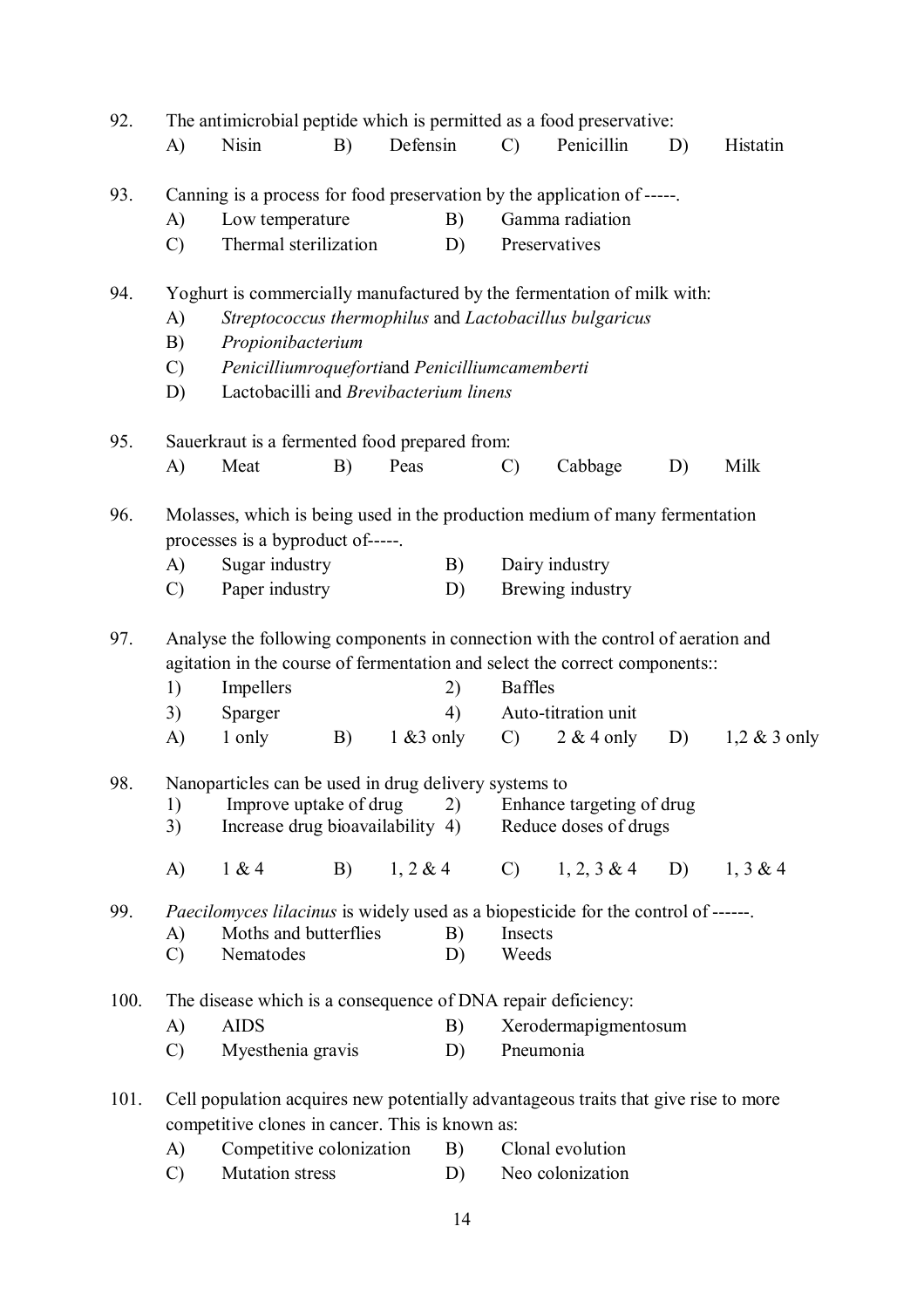- 102. The diagram that shows the relationship among the members of a family is------.
	- A) Karyotype B) Heat map C) Pedigree D) Mammogram
- 103. Choose the statements which are correct about Riboswitches:
	- 1) are mRNAs
	- 2) are tRNAs
	- 3) bind to a metabolite and allow to alter the gene expression
	- 4) bind to repressor and allow to alter the gene expression
	- A)  $2 \& 3$  only B)  $2 \text{ only}$  C)  $1 \& 3$  only D)  $2 \& 4$  only

104. Translate the following amino acid sequence into one letter code Val-Ile-Asn-Glu-Leu-Val-Ile-Ser-Ile-Ser-Leu-Ile-Gly-Ala-Ser-Gly-Ile-Asn-Leu-Ala-TYR- Val-Trp

- A) VIAGLVISISLIGASGIALAYVT
- B) VINELVISISLIGASGINLAYVW
- C) VINGLVISISLIGASGINLATVR
- D) VINELVISISLIGASGINLAYVT
- 105. Choose the statement which is true about gel permeation chromatography:
	- A) Large molecules flow more rapidly through the column and emerge first
	- B) Small molecules flow more rapidly through the column and emerge first
	- C) The separation is not based on the size of the molecules
	- D) None of the above

106. Identify the amino acid, which are not involved in the building blocks of proteins:

1) Ornithine 2) Cystein 3) Citrulline 4) Methionine A) 1 & 2 B) 1 & 3 C) 2 only D) 3 & 4

107*. Mycobacterium tuberculosis* is an example for the---

- A) Alcohol fast B) Acid fast
- C) Alcohol and acid fast D) None of the above

108. The selection of B cells and their differentiation to plasma cells occurs at....

- A) Primary lymphoid organs B) Secondary lymphoid organs
- C) Bone marrow D) Thymus

109. The sugar derivatves which is/are present in the peptidoglycan layer of bacteria:

- 1) N-acetylneuraminic acid 2) N-acetyl-glucosamine
- 3) N-acetylmuramic acid 4) N-acetyl-galactosamine
- A) 1&2 B) 2&3 C) 1&4 D) 4 only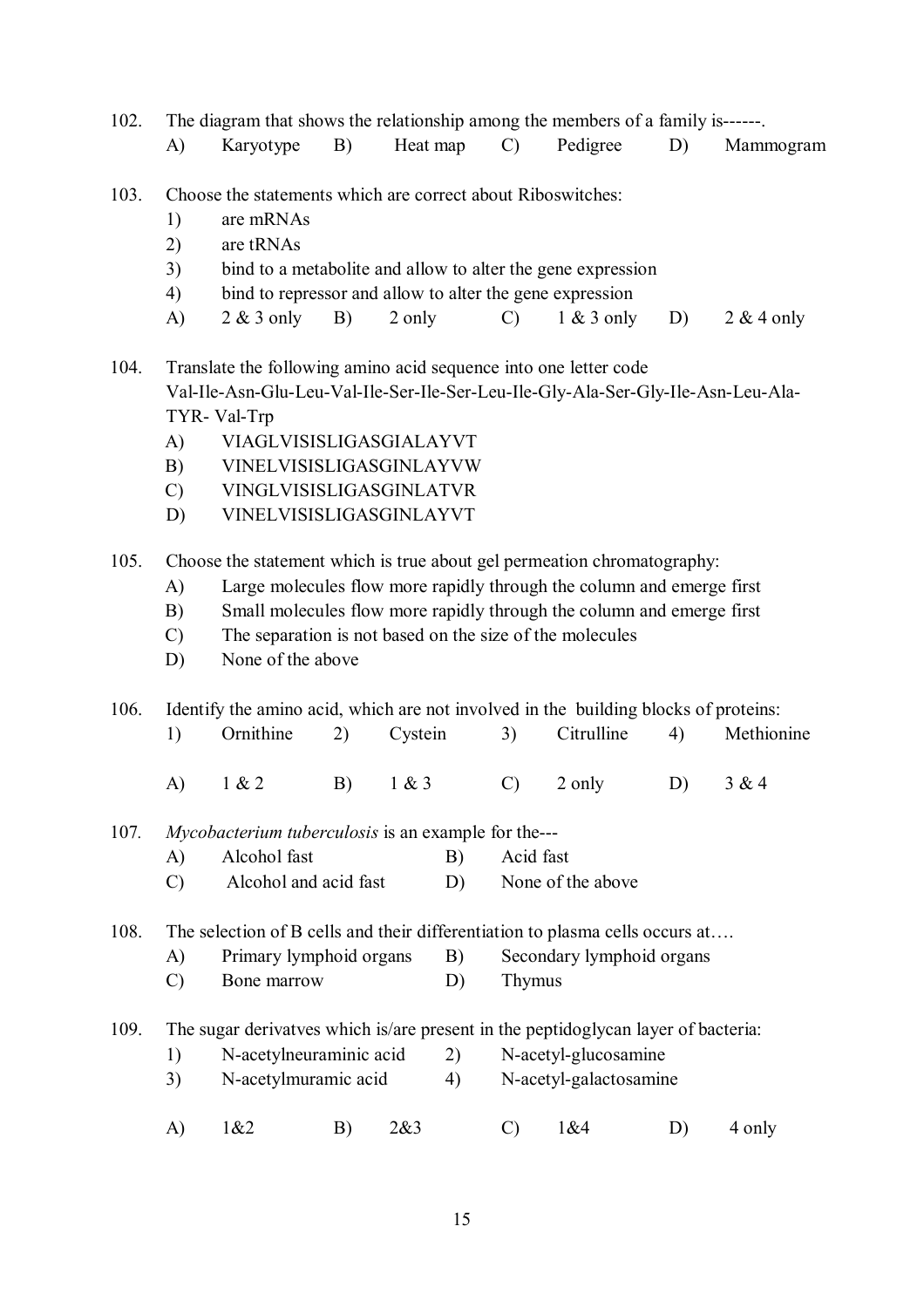| 110. |                                                                                                                                                    | Which of the following is a recently developed technique in biotechnology?       |    |              |               |                       |    |               |  |  |  |
|------|----------------------------------------------------------------------------------------------------------------------------------------------------|----------------------------------------------------------------------------------|----|--------------|---------------|-----------------------|----|---------------|--|--|--|
|      | A)                                                                                                                                                 | Hydrogel                                                                         | B) | <b>MRI</b>   | $\mathcal{C}$ | <b>CRISPR</b>         | D) | <b>PCR</b>    |  |  |  |
|      |                                                                                                                                                    |                                                                                  |    |              |               |                       |    |               |  |  |  |
| 111. |                                                                                                                                                    | Most useful restriction-modification system for gene manipulation is             |    |              |               |                       |    |               |  |  |  |
|      | A)                                                                                                                                                 | Type I                                                                           | B) | Type II      | $\mathcal{C}$ | Type III              | D) | Type IIs      |  |  |  |
| 112. |                                                                                                                                                    |                                                                                  |    |              |               |                       |    |               |  |  |  |
|      | Choose the correct statements about YACs<br>much larger size than $\lambda$ replacement vectors<br>1)                                              |                                                                                  |    |              |               |                       |    |               |  |  |  |
|      |                                                                                                                                                    |                                                                                  |    |              |               |                       |    |               |  |  |  |
|      | large genes are less likely to be contained within a single clone<br>2)<br>widely used for the construction of libraries of large genomes          |                                                                                  |    |              |               |                       |    |               |  |  |  |
|      | 3)                                                                                                                                                 |                                                                                  |    |              |               |                       |    |               |  |  |  |
|      | A)                                                                                                                                                 | $1 & 2$ only                                                                     | B) | $1 & 3$ only | $\mathcal{C}$ | 2 only                | D) | $2& 3$ only   |  |  |  |
| 113. |                                                                                                                                                    |                                                                                  |    |              |               |                       |    |               |  |  |  |
|      | Choose the statements which are true about chloroplast transformation:<br>There is no risk of the transgene being transmitted through pollen<br>1) |                                                                                  |    |              |               |                       |    |               |  |  |  |
|      | Transgene integrated into chloroplast genome show very low levels of<br>2)                                                                         |                                                                                  |    |              |               |                       |    |               |  |  |  |
|      |                                                                                                                                                    | expression                                                                       |    |              |               |                       |    |               |  |  |  |
|      | 3)                                                                                                                                                 |                                                                                  |    |              |               |                       |    |               |  |  |  |
|      | Transformation frequencies are much higher than those for nuclear genes<br>Products of transgene ordinarily accumulates in green parts<br>4)       |                                                                                  |    |              |               |                       |    |               |  |  |  |
|      |                                                                                                                                                    |                                                                                  |    |              |               |                       |    |               |  |  |  |
|      | A)                                                                                                                                                 | 1, 2 & 3 only B) 2 & 3 only                                                      |    |              | $\mathcal{C}$ | $3 & 4$ only          | D) | $1 & 4$ only  |  |  |  |
| 114. |                                                                                                                                                    | Recombinant therapeutic proteins are produced commercially in:                   |    |              |               |                       |    |               |  |  |  |
|      | A)                                                                                                                                                 | Bacteria                                                                         |    | B)           | Yeast         |                       |    |               |  |  |  |
|      | $\mathcal{C}$                                                                                                                                      | Mammalian cells                                                                  |    | D)           |               | All of the above      |    |               |  |  |  |
|      |                                                                                                                                                    |                                                                                  |    |              |               |                       |    |               |  |  |  |
| 115. | When 'c' is a real number larger than or equal to 2 and ' $\underline{\alpha} \& \underline{\mathbf{r}}$ ' are positive real                       |                                                                                  |    |              |               |                       |    |               |  |  |  |
|      |                                                                                                                                                    | numbers, which of the following is a correct formula?                            |    |              |               |                       |    |               |  |  |  |
|      |                                                                                                                                                    | A) $log_c(1)=0$ B) $log_c(1)=1$                                                  |    |              |               |                       |    |               |  |  |  |
|      | $\mathcal{C}$                                                                                                                                      | $log_c(q.r)=log_c(q).log_c(r)$                                                   |    | D)           | $log_c(c)=c$  |                       |    |               |  |  |  |
| 116. |                                                                                                                                                    | Suppose you have a number locker which work on combination (order is not         |    |              |               |                       |    |               |  |  |  |
|      |                                                                                                                                                    | important) and your code to open the locker is 8925. How many combinations could |    |              |               |                       |    |               |  |  |  |
|      |                                                                                                                                                    | be used to open that locker?                                                     |    |              |               |                       |    |               |  |  |  |
|      | A)                                                                                                                                                 | 720                                                                              | B) | 24           | $\mathcal{C}$ | $\overline{1}$        | D) | None of these |  |  |  |
|      |                                                                                                                                                    |                                                                                  |    |              |               |                       |    |               |  |  |  |
| 117. |                                                                                                                                                    | The ChIP-Seq technology is a way to find out the interactions between:           |    |              |               |                       |    |               |  |  |  |
|      | A)                                                                                                                                                 | DNA and RNA                                                                      |    | B)           |               | DNA and telomerase    |    |               |  |  |  |
|      | $\mathcal{C}$                                                                                                                                      | DNA and proteins                                                                 |    | D)           |               | proteins and proteins |    |               |  |  |  |